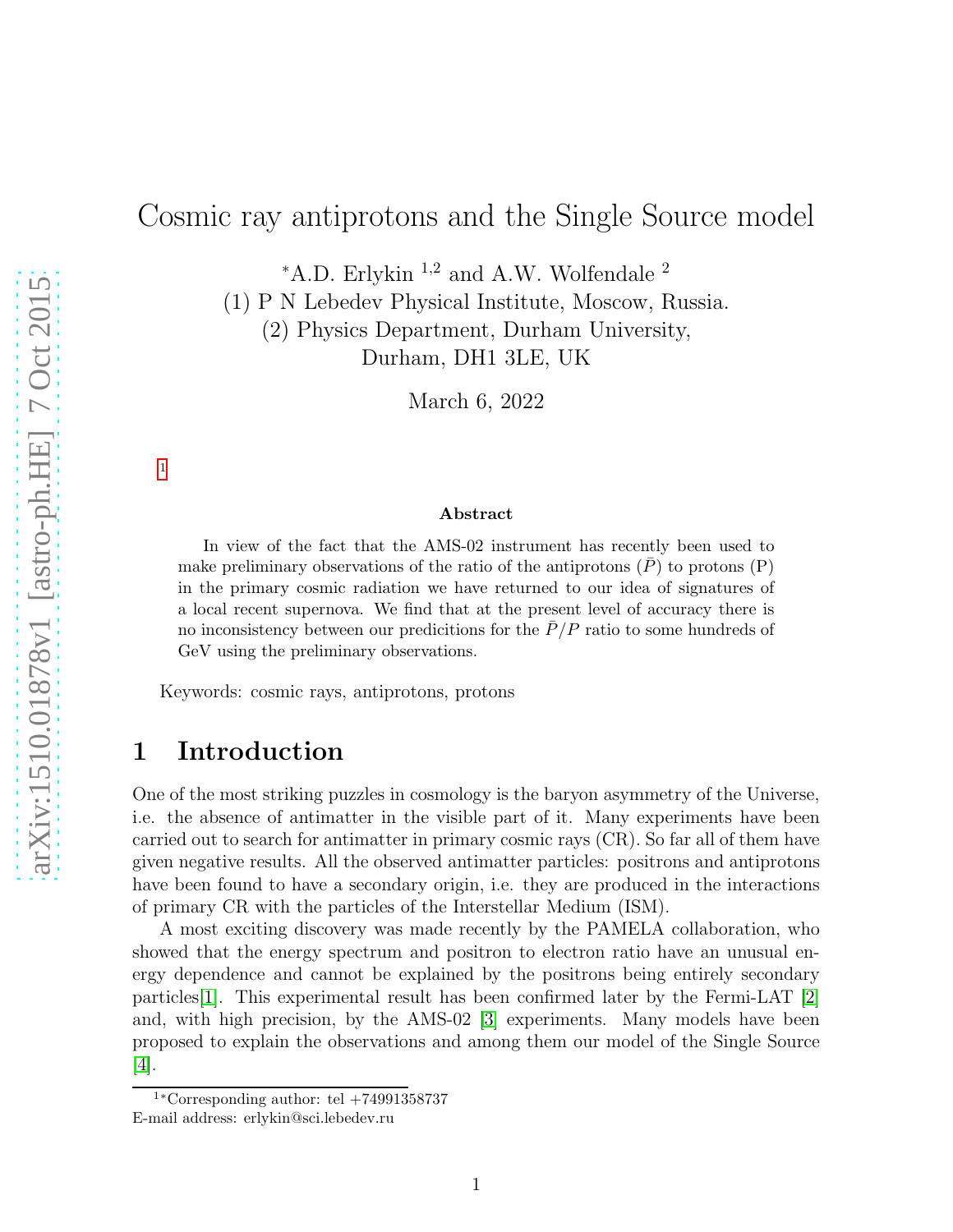Initially the Single Source model was proposed for the explanation of the evident sharpness of the knee in the primary CR energy spectrum at an energy of about 3-4 PeV [\[5\]](#page-6-4). It was based on the obvious non-uniformity of the ISM and of the distribution of stars in space. It assumes that the knee is caused by the contribution of a nearby and recent supernova remnant (SNR). We think that the most likely candidate for such a SNR is Vela SNR [\[6\]](#page-6-5).

The excess of positrons is observed at an energy by 4 orders of magnitude less than that of the knee, so that the source of the positron excess should be different from that responsible for the knee. We suppose that the most likely candidate for such a positron source in the sub-TeV energy region is the Geminga SNR. We made the case for the positrons being derived from radioactive nuclei generated in the SN explosion [\[4\]](#page-6-3).

Recently the AMS-02 collaboration have presented the preliminary results of the search for another antimatter particle - the antiproton. They show that in about the same sub-TeV energy region: from 20 GeV to 450 GeV, the  $P/P$  ratio stays constant [\[7\]](#page-6-6). This behaviour cannot be explained by the secondary production of antiprotons from ordinary CR collisions.

In what follows we examine the situation with CR antiprotons on the basis of the Single Source model, i.e. the possibility of explaining the unusual behaviour of the  $P/P$ ratio by the contribution of the recent nearby SNR.

### 2 The antiproton - proton ratio

#### 2.1 General remarks

As with the situation for positrons the flux measured at Earth comprises a background component, due to CR interactions in the ISM and a (possible) component due to a discrete source. The latter component is very clear in the positron case but less so for antiprotons, as yet. The background is a crucial part of the analysis and this will be considered first.

#### 2.2 The antiproton background spectrum

Many factors contribute to causing significant uncertainty in the background (see  $[4, 8]$  $[4, 8]$ ) for details). We ourselves have made an independent estimate, being careful to include the contribution from helium nuclei (He) in the CR and in the target interstellar medium (ISM).

Our analysis is based on the model calculations of antiproton production in PP, PA and AA - interactions made using EPOS-LHC and QGSJET-II-04 codes [\[9\]](#page-6-8). The advantage of this work is that it uses the most advanced Monte Carlo generators tuned to numerous accelerator data including those from the Large Hadron Collider. The sample of projectile and target nuclei covers all major CR nuclei: P, He, CNO, Mg-Si and Fe for projectiles and P, He for targets. The energy range covered by these calculations is from 1 to  $10^4 \text{GeV/nucleon}$ , i.e. it is adequate for the analysis of the available experimental data. The results are given in numerical tables which are useful for the precise calculations.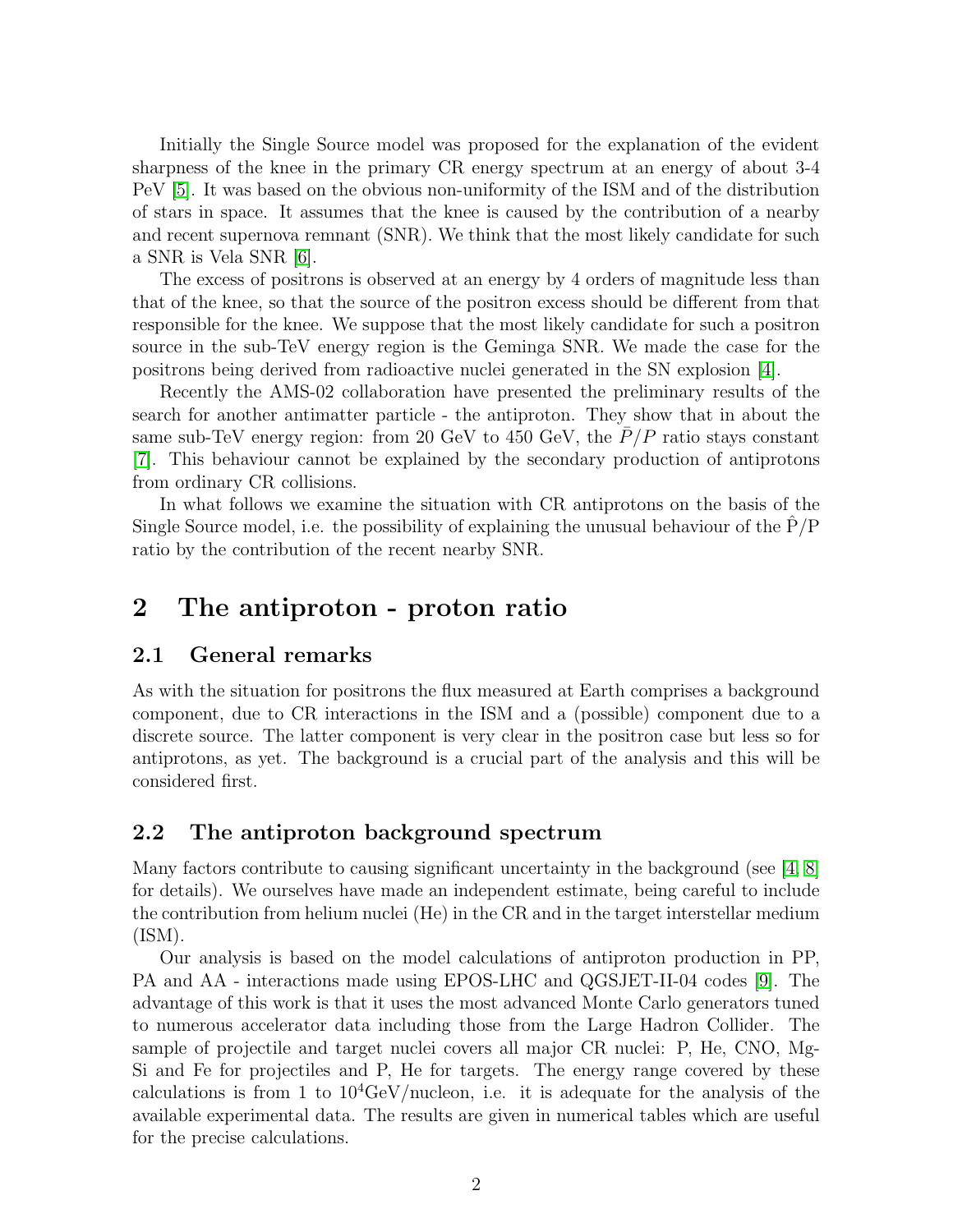The numerical results of this work are given for so called Z-factors. They are defined as spectrally averaged energy fractions transferred to antiprotons assuming that the spectra of CR species in the relevant energy range can be approximated by a power law:  $I_i(E) = KE^{-\alpha}$ . Values of the spectral index  $\alpha$  vary from 2.0 to 3.0. The Z-factors are expressed via the inclusive cross-section for the production of antiprotons  $d\sigma/dz$ ,  $z = E_P/P$ , as  $Z = \int_0^1 dz z^{\alpha-1} \frac{d\sigma}{dz}$ . The contribution  $q^{ij}$  of the particular inclusive reaction  $i+j \rightarrow \bar{P}+X$  to the antiproton flux can be calculated as  $q^{ij} = n_j I_i Z^{ij}$ . Here,  $n_j$  is the number column density of the target nuclei. We adopted an ISM consisting of protons (70%) and helium nuclei (25%); heavier nuclei contribute no more than a few percent of the total number.

In order to convert inclusive cross-sections to inclusive spectra of produced antiprotons, the Z-factors were multiplied by the column density of the interstellar gas passed by the projectile nucleus (P or He) during its life in the Galaxy. It is taken as  $cT\rho$ , where c is the speed of light,  $T$  is the life time of the projectile particle in the Galaxy and  $\rho = 0.5 \text{cm}^{-3}$  is the density of the ISM. The life time T depends on the rigidity R of the particle as  $T = \tau_0 \cdot R^{-0.5}$ , where for  $R = 1GV \tau_0 = 4 \cdot 10^7$  year. After the antiprotons are produced they begin to diffuse and finally annihilate or escape from the Galaxy. We assumed that their life time in the Galaxy against the escape is the same as for protons. The annihilation cross-section for antiprotons is taken from approximations used in the CORSIKA6500 code.

The results of our calculations are shown in Figure 1. They are compared with the  $P/P$  ratio measured in the PAMELA and AMS-02 experiments [\[1,](#page-6-0) [7\]](#page-6-6). Contributions from P+ISM and He+ISM reactions are given separately and their sum is plotted by the full line. It is seen that the contribution of He-induced reactions does not exceed ∼30% of the total. No normalisation is applied in the comparison and the excess of the experimental  $P/P$  ratio over the calculated background is clearly seen at energies above 20 GeV/nucleon.

The experimental uncertainties are shown by the vertical error bars. The uncertainty of the calculations is difficult to estimate because, as it has been shown above, there are many input parameters with their own uncertainties. Some of the uncertainties are reduced in the ratio of  $\overline{P}$  to  $P$ , in comparison with the actual separate particle intensities, but not all. It can be noted that the resulting discrepancy at 1 GeV,  $\Delta log(P/P) \approx 0.33$  is similar to the root-mean-square of the uncertainty of each of the constituents, estimated by us as 0.32.

Before continuing , some remarks about the validity of the derived background are necessary. Inspection of the literature indicates a range of predictions, most notably that of the exponent of the energy spectrum beyond some tens of GeV. It is self-evident that it should be 'large' because the Galactic lifetime of CR varies as, approximately,  $E^{-0.5}$  and the lifetime factor appears twice in the  $\overline{P}$  intensity but only once in the P intensity. The steep energy dependence of the boron to carbon ratio (i.e.secondary to primary) is a case in point. Ours is similar to that given elsewhere [\[10\]](#page-6-9)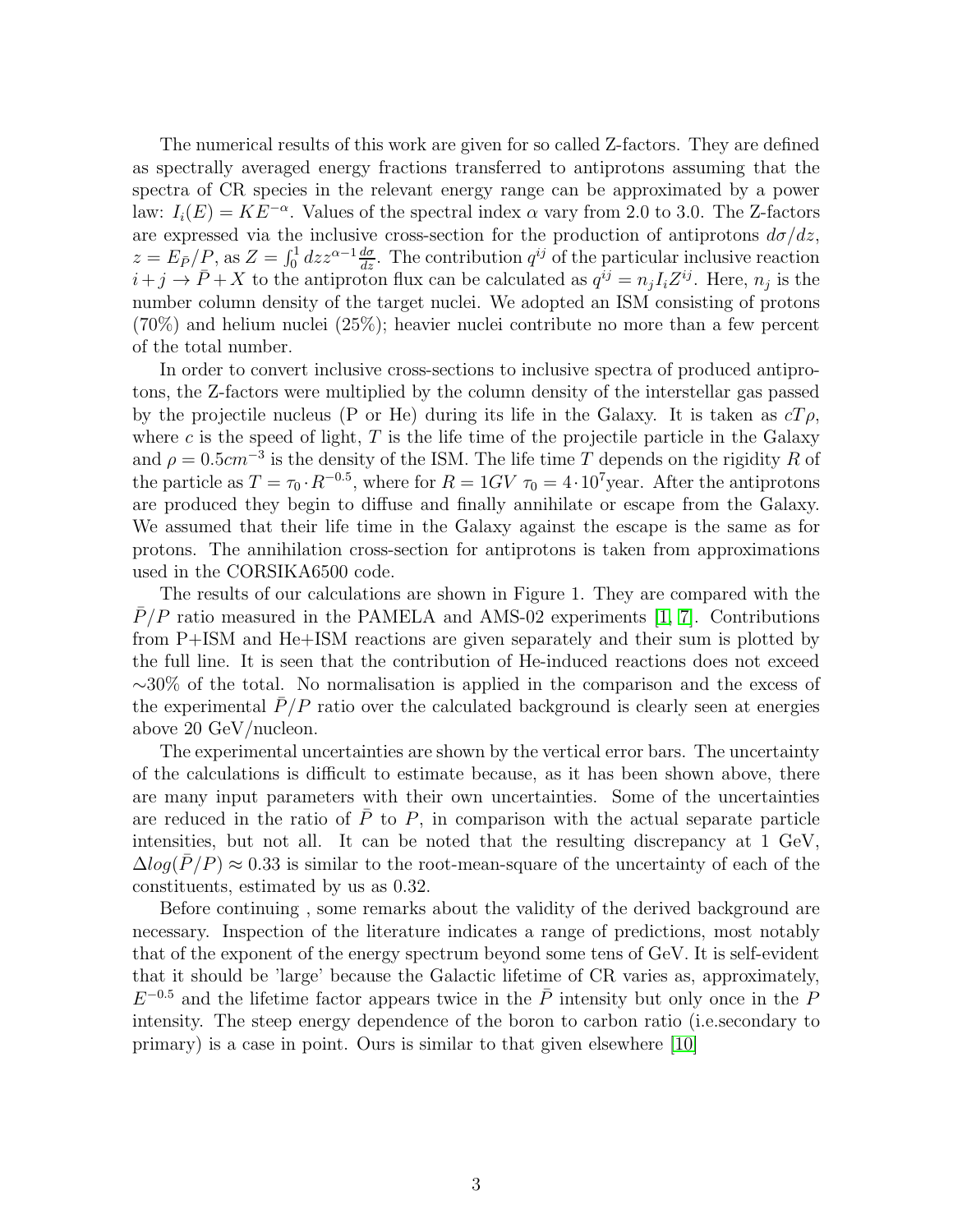

Figure 1: The antiproton to proton ratio measured by the PAMELA [\[1\]](#page-6-0) (open squares) and AMS-02 [\[7\]](#page-6-6) (full squares) experiments compared with the calculations. Contributions from proton and helium nuclei interactions with the ISM (P+He) as well as their sum are shown as dashed, dotted and full lines; denoted as P+ISM, He+ISM and TOTAL respectively.

### 2.3 Derivation of the energy spectrum of antiprotons produced by the Single Source

The AMS-02 collaboration presented actually the ratio of antiproton and proton intensities, in which the antiproton intensity is the sum of the background and the Single Source constituents:  $\frac{I_{\bar{P}}^{bgrd} + I_{\bar{P}}^{SS}}{I_{\bar{P}}}$  $\frac{d+I_{\tilde{P}}^{SS}}{I_P}$ . Our calculations of the background have given the  $\frac{I_{\tilde{P}}^{bgrd}}{I_P}$  $I_F$ ratio. Subtracting the latter from the former ratios we obtain  $\frac{I_P^{SS}}{I_P}$  $\frac{I_{\bar{P}}}{I_{P}}$  ratio. Multiplying it by the experimental proton intensity  $I_P$  from [\[7\]](#page-6-6) we obtain the energy spectrum of the antiprotons  $I_P^{SS}$  produced by the Single Source. The result is shown in Figure 2 in comparison with the energy spectrum of protons from the same Single Source taken from [\[11\]](#page-6-10).

Insofar as the  $\bar{P}/P$  results are preliminary and there is a residual uncertainty in the estimate of the background the Single Source antiproton spectrum is imprecise. Nevertheless, the described calculations illustrate what should be eventually achieved. It is seen that protons and antiprotons have similar spectral shapes. It is due to the constant  $\bar{P}/P$  ratio and the dominant contribution of the Single Source to the total antiproton flux.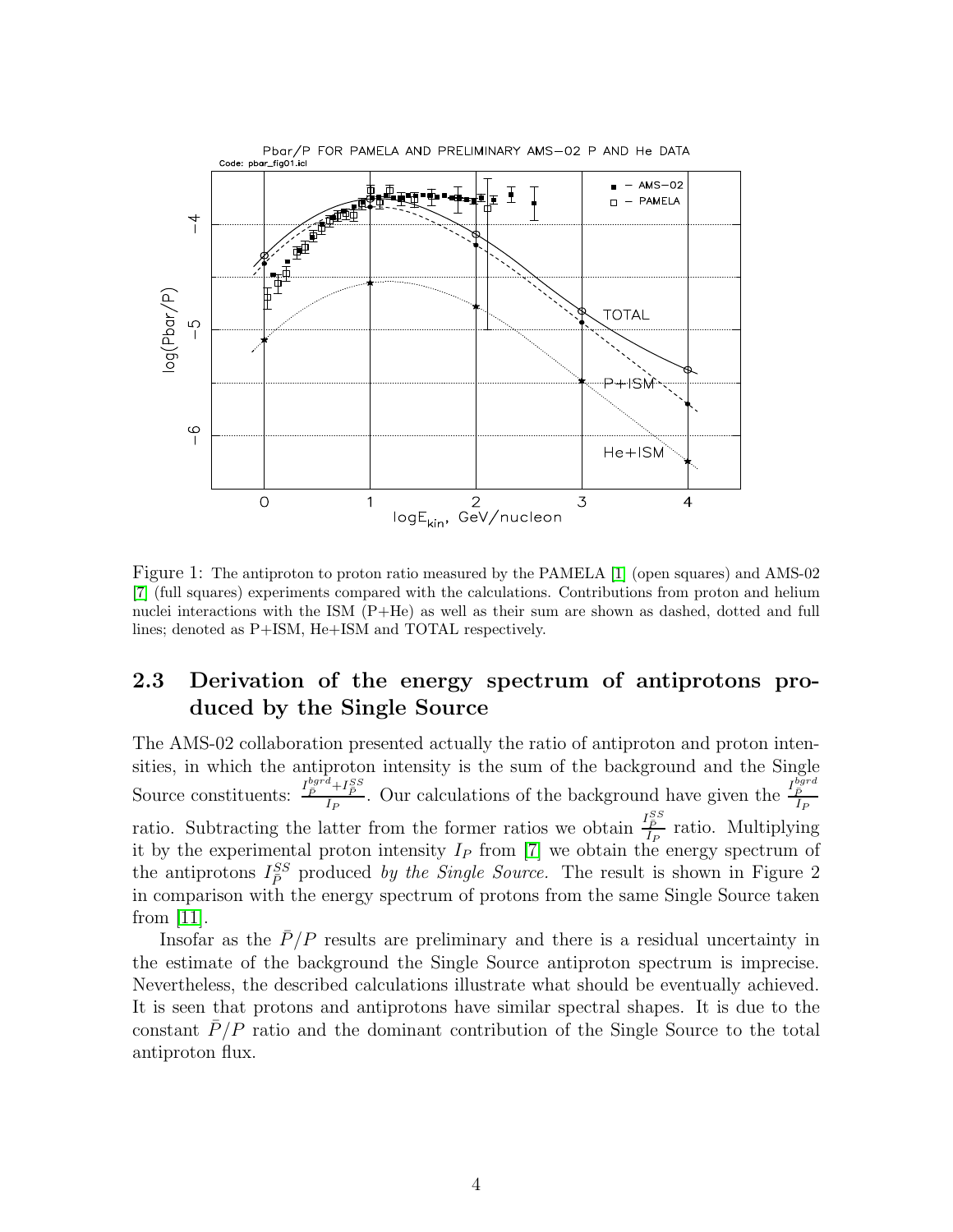

Figure 2: Energy spectra of protons and antiprotons from the Single Source.

#### 2.4 On the way to the identification of the Single Source

Using our model of the acceleration and propagation of CR [\[12,](#page-6-11) [13\]](#page-6-12) together with calculations of the antiproton production by various primary CR nuclei [\[9\]](#page-6-8) we calculated the possible contribution to  $P/P$  ratio of antiprotons generated by three nearby SNR: Vela, Monogem and Geminga. All are comparatively close to the Earth ( $\sim$  300pc), but have substantially different ages. Vela is young ( $\sim 10^4 y$ ) and Geminga is much older  $({\sim 3 \cdot 10^5}$ y). Due to its old age, the SNR associated with Geminga has disappeared, but a very powerful pulsar has been preserved. We selected these SNR, because our previous analysis indicated that Vela can be the source responsible for the knee at PeV energies [\[6\]](#page-6-5) and Geminga is the candidate for the source of the positron excess [\[12\]](#page-6-11) at sub-TeV energies. The result of our estimates is shown in Figure 3.

It is seen that the Vela SNR is so young that its accelerated protons and produced antiprotons of TeV energies have not reached the Earth and do not contribute to the  $P/P$  ratio. On the opposite side, Geminga is so old that all the sub-TeV particles which can produce antiprotons have already gone. The shape and the absolute value of the Single Source contribution to the observed  $\bar{P}/P$  ratio is such that this source should be much more powerful than Geminga and younger to explain the unusual constancy of the ratio as a function of the energy. The Single Source should have characteristics 'intermediate' between these of Vela and Geminga.

One of the possible candidates is the Monogem Ring SNR with its pulsar B0656+14. It is at about the same distance of ∼300pc from the Earth as Vela and Geminga, but its age is intermediate between them. Derived from the period and spindown rate of the associated pulsar, its age is  $\sim 10^5$ year. We have already discussed Monogem as a possible source responsible for the knee in the primary CR energy spectrum at 3-4 PeV [\[14\]](#page-6-13). This possibility arises, if during the SNR expansion, CR are confined inside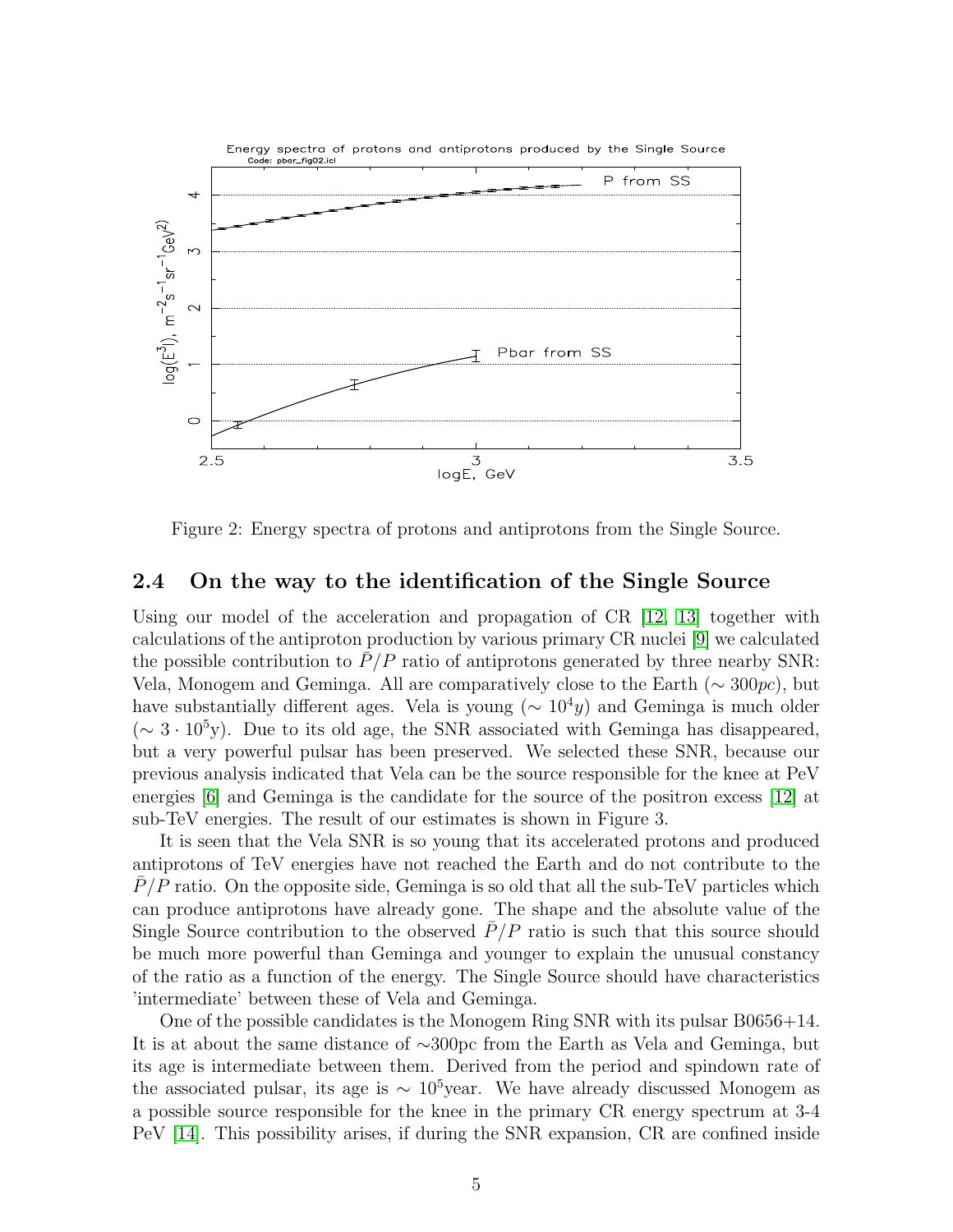

Figure 3: Antiproton to proton ratio measured in PAMELA and AMS-02 experiments compared with the possible contribution of three known sources: Vela, Monogem and Geminga SNRs. Contributions of the assumed Single Source and the background derived from the comparison of calculations and the experiment are denoted respectively.

the SN remnant for about  $0.8 \cdot 10^5$ y and, in fact, emerged quite recently like CR from Vela. Recent more realistic models of SNR acceleration allow CR to escape from the remnant from the very beginning after the SN explosion, especially at high energies. Therefore, we consider now that CR emerge and propagate during its entire age of  $\sim 10^5$ y for Monogem and  $\sim 3 \cdot 10^5$ y for Geminga. In the process of propagation they collide with ISM atoms and produce antiprotons among other secondary particles. It is seen in Figure 3 that the Monogem gives flatter energy dependence of the  $P/P$  ratio in the 0.1-1 TeV energy range compared with Geminga which is closer to the results of the AMS-02 experiment.

### 3 Conclusions

Our calculations show that the dominant contribution to the antiproton production is given by proton-induced reactions. Primary helium nuclei contibute no more than 30% of the total antiproton flux. The similarity of the produced antiproton and proton energy spectra derived for the Single Source can be explained if the Single Source is nearby and relatively recent to minimize the loss of high energy antiprotons due to the escape from the Galaxy.

Comparison with the measurements of the AMS-02 experiment shows that the Single Source model and the potential nearby sources such as Monogem and Geminga can be